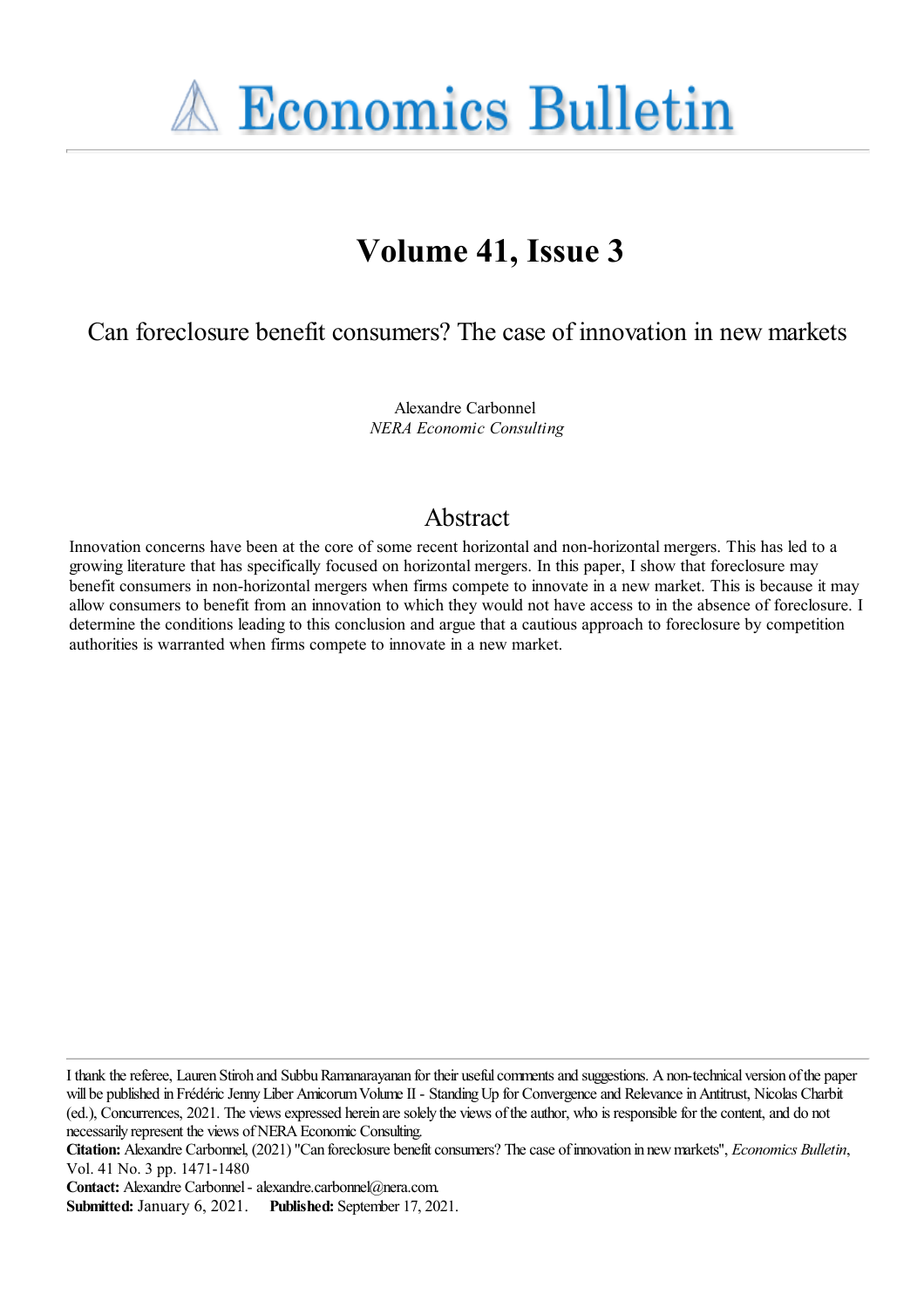# **1. Introduction**

The expected effect of mergers on innovation has been a key component of the review of recent transactions by competition authorities. In Europe, it has been at the center of the assessment of some horizontal mergers and has induced debates on the economic framework best suited to deal with innovation. Recent contributions to the economic literature have in particular aimed to account for the different channels through which a horizontal merger may impact the incentive to innovate.<sup>[1](#page-1-0)</sup> The European Commission ("the Commission") also reviewed in the last few years several non-horizontal mergers involving innovation considerations and that were only cleared subject to remedies addressing the foreclosure concerns of the Commission. [2](#page-1-1) The theories of harm related to innovation in non-horizontal mergers have, however, been much less debated than in horizontal mergers.

This paper aims to shed light on the assessment of non-coordinated effects, and more specifically foreclosure, in non-horizontal mergers when firms compete to innovate, by considering the case of innovation in a new market.<sup>[3](#page-1-2)</sup> I show that, in this specific case, foreclosure does not necessarily lead to harm for consumers. This is because, although foreclosure may discourage competitors to innovate, it increases the incentive to innovate of the merged entity and may lead *ex-ante* to a higher expected consumer surplus. Although not a general outcome, it arises in certain circumstances that I describe in this paper.

This paper relates to the literature on foreclosure in non-horizontal mergers. Starting with the seminal paper by Ordover, Saloner and Salop (1990), this literature has considered the incentives that a merged entity may have to foreclose competitors. In a standard framework in which firms compete in prices or in quantities, foreclosure is often considered as harmful to both competitors and consumers as it softens competition, although there are specific instances of pro-competitive foreclosure. [4](#page-1-3)

With respect to competition in innovation, the literature similarly highlights the harmful effect of foreclosure on consumers in the case of incremental innovation affecting the product's value (Allain, Chambolle and Rey (2011)) or the upstream production cost (Stefanadis (1997)). In a more general setting, however, Rey and Tirole (2007) argue that foreclosure may be desirable if it promotes dynamic efficiency through more innovation, even if at the expense of static efficiency. I build upon this reasoning and provide a concrete example of potentially procompetitive effects of foreclosure on innovation by considering innovation in new markets.

Furthermore, this paper is relevant from a policy perspective. Indeed, the idea that foreclosure is presumptively harmful for consumers is reflected in the Commission's Non-Horizontal Merger Guidelines<sup>[5](#page-1-4)</sup>, which refer to "anticompetitive foreclosure" and do not make a distinction between parameters of competition (prices, quantities, quality, choice, innovation) when assessing the consequences of foreclosure. By challenging the view that foreclosure necessarily

<span id="page-1-0"></span><sup>&</sup>lt;sup>1</sup> See Federico, Langus and Valletti (2018) and Federico, Langus, and Valletti (2017). For a response, see Denicolò. and Polo (2018) and Jullien and Lefouilli (2018).

<span id="page-1-1"></span><sup>2</sup> *See* COMP/M.9064, Telia Company/Bonnier Boradcasting Holding, Commission decision of 12 November 2019; COMP/M.5984, Intel/McAfee, Commission decision of 26 January 2011; COMP/M.6564, ARM/Giesecke & Devrient/Gemalto/JV, Commission decision of 6 November 2012; COMP/M.8314, Broadcom/Brocade, Commission decision of 12 May 2017

<span id="page-1-2"></span><sup>&</sup>lt;sup>3</sup> I define a new market as one in which neither the merged entity nor its competitors are already present prior to innovating. Therefore, there is no incumbent.

<span id="page-1-3"></span><sup>4</sup> See for instance Choi and Yi (2000), Chipty (2001) and Jullien, Reisinger and Rey (2018). Some exceptions are Choné, Linnemer and Vergé (2021), who show that, although foreclosure harms consumers when suppliers are symmetric, it may increase consumer surplus in an asymmetric setting and Loertscher and Reisinger (2014), who show that foreclosure may increase consumer surplus when firms compete in quantities and vertical integration reduces the monopsony distortion and leads to an increase in the quantities produced by the merged entity.

<span id="page-1-4"></span><sup>5</sup> *See the* Guidelines on the Assessment of Non-Horizontal Mergers under the Council Regulation on the Control of Concentrations between Undertakings, Official Journal of the European Union, 18.10.2008, C265/6-25.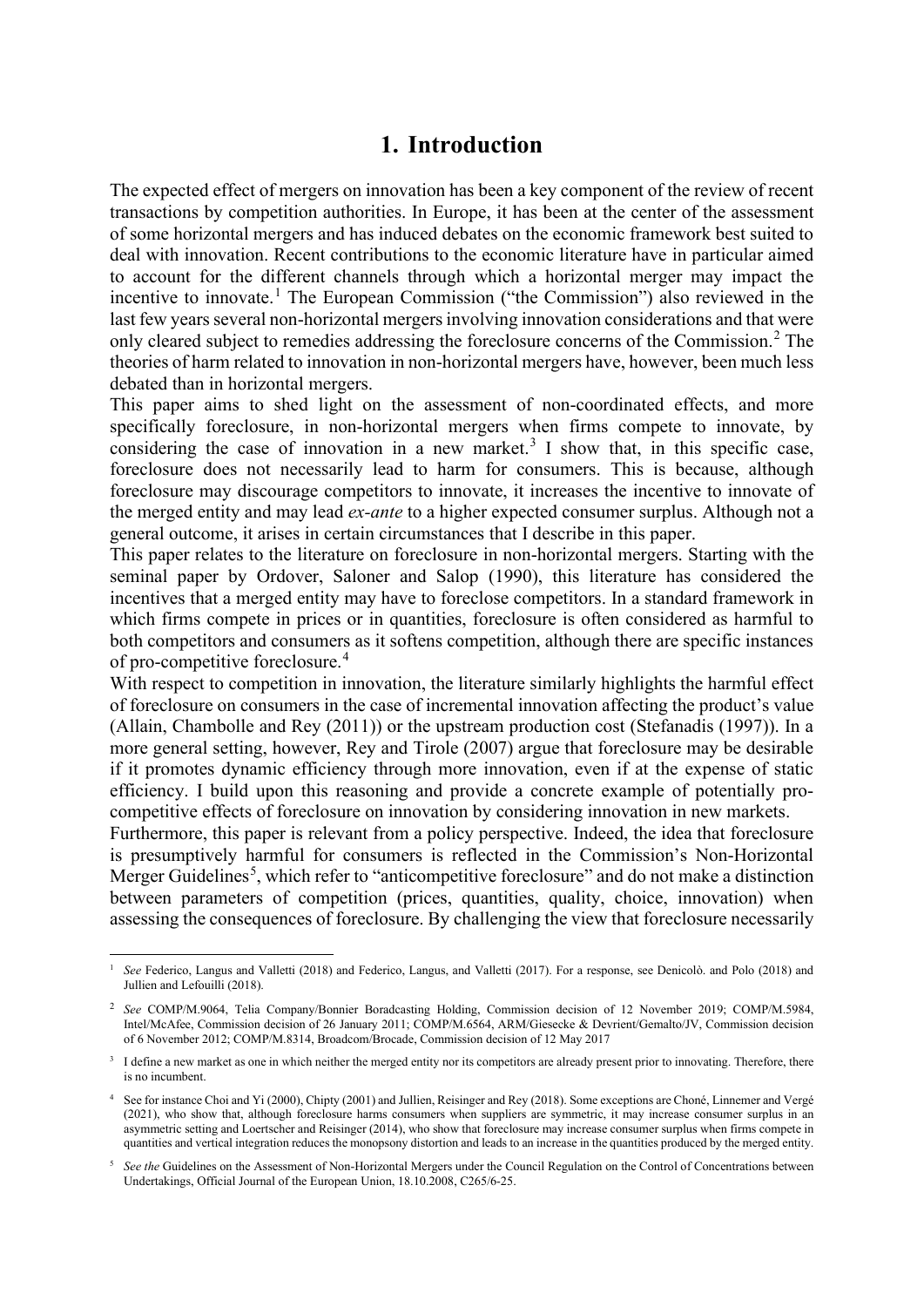harms consumers when firms compete to innovate, this article calls for a nuanced approach with respect to the assessment of the effect of foreclosure on consumer surplus in non-horizontal mergers when firms compete to innovate in a new market.

#### **2. Model**

I consider, without loss of generality, a setup with one upstream firm (hereafter, 'U') and two downstream firms (hereafter, 'D<sub>1</sub>' and 'D<sub>2</sub>'). Both D<sub>1</sub> and D<sub>2</sub> must purchase a differentiated input from U to be able to innovate with a respective probability of  $\theta_1$  and  $\theta_2$ , with the two probabilities being independent from each other.<sup>[6](#page-2-0)</sup> This input plays the same role as R&D since it is an investment that downstream firms must make to innovate at the downstream level. Without loss of generality, I assume that only one unit of input is required, which means that the input price corresponds to the investment cost for the downstream firms. If innovation is successful, downstream firms compete in prices and sell differentiated products to consumers. There is a continuum of consumers of the same type with a utility function based on Singh and Vives  $(1984)^7$  $(1984)^7$ :

$$
U(q_1, q_2) = \alpha_1 q_1 + \alpha_2 q_2 - (\beta q_1^2 + 2\gamma q_1 q_2 + \beta q_2^2)/2
$$

where  $q_1$  and  $q_2$  are the quantities purchased from  $D_1$  and  $D_2$  respectively and  $\alpha_1$ ,  $\alpha_2$  and  $\beta$ represent consumers' preferences regarding the two innovations. The parameter  $\gamma$  determines the nature of the relationship between the two innovations, which are substitutes if  $\gamma > 0$  and complements if  $y < 0$ . The closeness of competition between the two innovations increases with  $\gamma$ . Furthermore,  $\alpha_1$ ,  $\alpha_2$  and  $\gamma$  are positive and  $\beta^2 - \gamma^2 > 0$ ,  $\alpha_1 \beta - \alpha_2 \gamma > 0$  and  $\alpha_2 \beta - \beta$  $\alpha_1 \nu > 0$ .

I assess the impact on innovation of a merger between U and a downstream firm  $(D_1)$  by comparing two scenarios: one in which the merger occurs ("the merger scenario") and one ("the counterfactual scenario") in which there is no merger.

The innovation process may be described as a sequential game involving the three firms  $(U, D_1)$ and  $D_2$ ).

In the merger scenario, the three stages of this sequential game are as follows:

- (1) The merged entity decides whether to foreclose  $D_2$  by refusing to supply the input.<sup>[8](#page-2-2)</sup>
- (2) In the absence of foreclosure in the first stage, the merged entity and  $D_2$  bargain over the input price.
- (3) In the absence of foreclosure in the first stage, both the merged entity and  $D_2$ simultaneously decide whether to invest and innovate with a certain probability, given their respective input cost.<sup>[9](#page-2-3)</sup> If, however, the merged entity forecloses  $D_2$  in the first stage, the investment decision is only made by the merged entity.

In the counterfactual scenario, the three stages of the sequential game are as follows:

<span id="page-2-0"></span><sup>6</sup> I assume here that each downstream firm possesses its own know how regarding its potential innovation, meaning that the relationship between the upstream and downstream levels is limited to the sale of an input by the upstream firm to a downstream firm. Therefore, I abstract from a setting in which innovation would be conducted at the upstream level, since the question raised by the merger would then concern its effect on the licensing of innovations to downstream firms rather than its effect on innovation *per se*.

<span id="page-2-1"></span><sup>7</sup> *See* Singh and Vives (1984).

<span id="page-2-2"></span><sup>8</sup> Although I specifically refer here to total foreclosure (i.e. the merged entity refuses to supply the input), the reasoning is similar in the case of partial foreclosure to the extent that foreclosure makes the investment unprofitable for D2.

<span id="page-2-3"></span><sup>&</sup>lt;sup>9</sup> For D2, this cost is given by the price bargained with the merged entity in the second stage while, for the merged entity, it is equal to the cost of internal use of the input.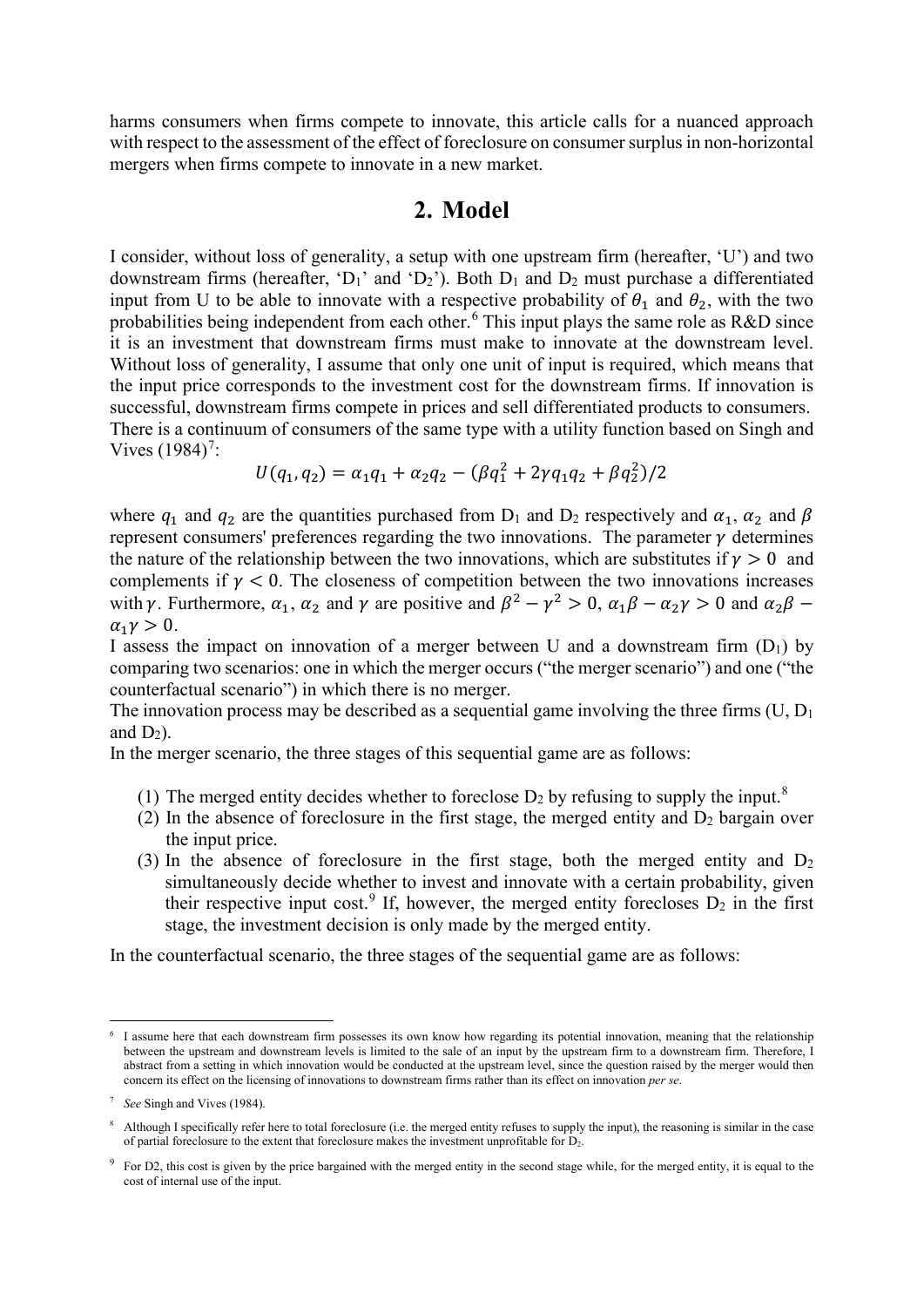- (1) U decides whether to supply the required input to D1 and/or D2.
- (2) For the downstream firm(s) that U accepts to supply in the first stage, the input price is set through bilateral negotiations between U and the downstream firm(s).
- (3) The downstream firm(s) that U accepts to supply in the first stage decide whether to invest and innovate with a certain probability, given the investment cost, which is given by the price negotiated with the upstream firm in the second stage.

In both scenarios, firms invest only if their expected profit is positive given their probability of success.

#### **2.1. Merger scenario**

In this section, I discuss the merger scenario and proceed as usual by backward induction.

#### **2.1.1 Foreclosure**

In the last stage of the game, if  $D_2$  is foreclosed and the merged entity invests, the latter is a monopolist with a probability equal to  $\theta_1$ . In this case, the utility function of the representative consumer is equal to:  $U(q_1) = \alpha_1 q_1 - \beta q_1^2/2$ . The inverse demand is given by  $q_1 = a_1 - bp_1$ with  $b = \frac{1}{\beta}$  $\frac{1}{\beta}$  and  $a_1 = \frac{a_1}{\beta}$  $\frac{i_1}{\beta}$ .

Assuming for simplicity that the downstream marginal cost of production is equal to zero, the merged entity maximizes its profit function:

$$
\pi_1 = p_1(a_1 - bp_1) \tag{1}
$$

This leads to  $p_1^{mon} = \frac{a_1}{2b}$  $\frac{a_1}{2b} = \frac{a_1}{2}$  $rac{\alpha_1}{2}$  and  $\pi_1^{mon} = \frac{\alpha_1^2}{4\beta}$ .

From an *ex-ante* perspective (i.e. before the merged entity decides to invest), where  $P_1$  is the cost of the input required for innovating, the expected profit of the merged entity is equal to  $\theta_1 \pi_1^{mon} - \underline{P_1}$ , which I assume to be positive as otherwise the merged entity would never invest.

#### **2.1.2 No Foreclosure**

In the last stage of the game, if  $D_2$  is not foreclosed and both  $D_1$  and  $D_2$  invest: (i) the merged entity is a monopolist with a probability equal to  $\theta_1(1 - \theta_2)$  (ii) D<sub>2</sub> is a monopolist with a probability equal to  $\theta_2(1 - \theta_1)$  and (iii) there is a duopoly with a probability equal to  $\theta_1 \theta_2$ .

In the first two cases, that is if  $D_i$  is a monopolist at the downstream level, it earns a profit equal to  $\pi_i^{mon} = \frac{\alpha_i^2}{4\beta}$  with  $i = 1,2$  as derived from (1).

In the third case, that is if there is a duopoly, the inverse demand for the innovation of  $D_i$  is given by:

$$
q_i = a_i - bp_i + dp_j \text{ for } i \neq j \in \{1,2\}
$$

with  $a_i = \frac{\alpha_i \beta - \alpha_j \gamma}{\beta^2 - \gamma^2}$  $\frac{\beta^{2}-\alpha_{j}\gamma}{\beta^{2}-\gamma^{2}}, b=\frac{\beta}{\beta^{2}-\gamma^{2}}$  $\frac{\beta}{\beta^2 - \gamma^2}$  and  $d = \frac{\gamma}{\beta^2 - \gamma^2}$  $\frac{r}{\beta^2 - \gamma^2}$ . Each firm maximizes its profit, which is given by:

$$
\pi_i = p_i(a_i - bp_i + dp_j) \text{ for } i \neq j \in \{1,2\}
$$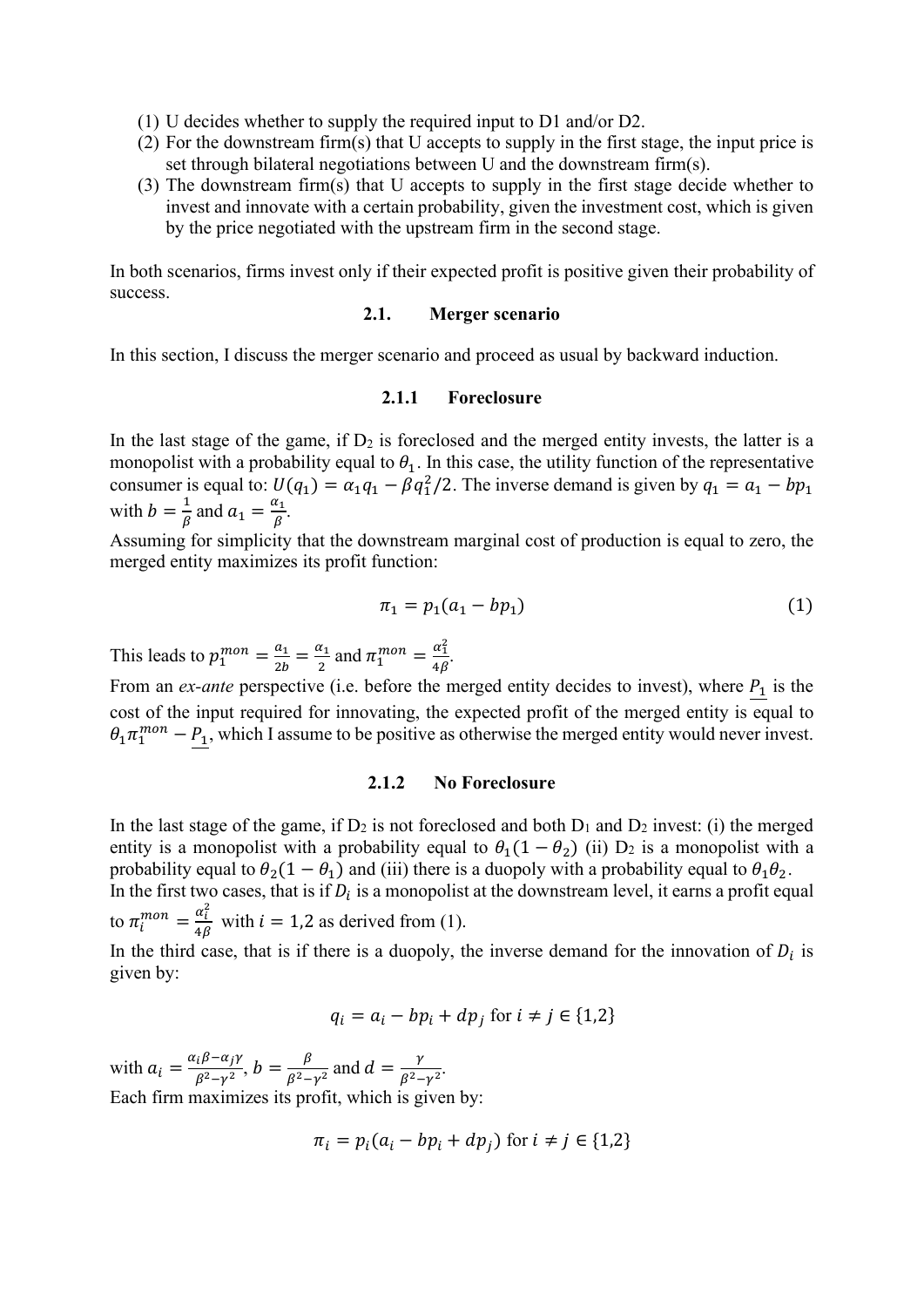leading to  $p_i^{duo} = \frac{2a_ib + da_j}{4b^2 - d^2}$  $\frac{(a_i b + da_j)}{4b^2 - d^2}$  and  $\pi_i^{duo} = \frac{b(2a_i b + da_j)^2}{(4b^2 - d^2)^2}$  $\frac{(2a_1b + aa_1)}{(4b^2 - d^2)^2}$  for  $i \neq j \in \{1,2\}.$ 

*Ex-ante*, there are four potential outcomes to the simultaneous entry game with the following expected profit for the merged entity and  $D_2$ :

- 1. If both firms simultaneously decide to invest, the expected profit of the merged entity is equal to  $\theta_1 \theta_2 \pi_1^{duo} + \theta_1(1-\theta_2)\pi_1^{mon} + P_2^{m_duo} - \frac{P_2}{n_d} - \frac{P_1}{n_d}$  where  $P_2^{m_duo}$  is the price bargained by the merged entity and  $D_2$  for  $D_2$ 's input in the merger scenario when both firms invest and  $P_2$  the seller's reservation price for this input (i.e., its marginal cost). The expected profit of D<sub>2</sub> is equal to  $\theta_1 \theta_2 \pi_2^{duo} + \theta_2 (1 - \theta_1) \pi_2^{mon} - P_2^{m\_duo}$ .
- 2. If only D<sub>2</sub> invests, the profit of the merged entity is equal to  $P_2^{m\_mon} \underline{P_2}$  where  $P_2^{m\_mon}$ is the price bargained for  $D_2$ 's input when only  $D_2$  invest. The expected profit of  $D_2$  is equal to  $\theta_2 \pi_2^{mon} - P_2^{m\_mon}$ .
- 3. If only the merged entity invests, its expected profit is equal to  $\theta_1 \pi_1^{mon} P_1$  and  $D_2$ obtains zero.
- 4. If no firm invests, they both obtain zero.

I assume that the following two conditions are not simultaneously met as otherwise  $D_2$  would not invest in equilibrium, not only in the merger scenario but also in the counterfactual scenario:

$$
\underline{P_2} > \theta_2 \theta_1 \pi_2^{duo} + \theta_2 (1 - \theta_1) \pi_2^{mon} \text{ and } \underline{P_1} < \theta_1 \theta_2 \pi_1^{duo} + \theta_1 (1 - \theta_2) \pi_1^{mon}
$$

This ensures that only the first two outcomes are potential Nash equilibria of the game.

In the second stage of the game, if the merged entity did not foreclose  $D_2$  in the first stage, the merged entity and  $D_2$  bargain to determine the price of the input used by  $D_2$ , which is the solution of the following Nash bargaining game:

$$
\arg\max_{(P_2^m)} (E(\pi_2) - P_2^m)^{\sigma_2} (P_2^m - P_2)^{1-\sigma_2} \tag{2}
$$

where  $E(\pi_2)$  is the expected variable profit of  $D_2$ ,  $P_2^m$  is the price bargained by the merged entity and D<sub>2</sub> for D<sub>2</sub>'s input and  $\sigma_2 \in [0; 1]$  is the bargaining power of D<sub>2</sub>. As is apparent from (2), the negotiated price depends on the expected profit of  $D_2$ , which depends in turn on whether D2 is a monopolist or competes with the merged entity.

An important component of the negotiation between the merged entity and  $D_2$  depends on the ability of the merged entity to commit not to compete with  $D_2$ . If the merged entity can commit not to invest in the last stage of the game and chooses to do so, the solution of the Nash bargaining game is:

$$
P_2^{m\_mon} = (1 - \sigma_2)\theta_2 \pi_2^{mon} + \sigma_2 \underline{P_2}
$$

If, however, the merged entity does not commit (or is unable) not to invest in the last stage of the game, the solution of the Nash bargaining game is:

$$
P_2^{m\_duo} = (1 - \sigma_2)(\theta_2(1 - \theta_1) \pi_2^{mon} + \theta_1 \theta_2 \pi_2^{duo}) + \sigma_2 \underline{P_2}
$$

#### **2.1.3 The decision of the merged entity to foreclose its downstream competitor**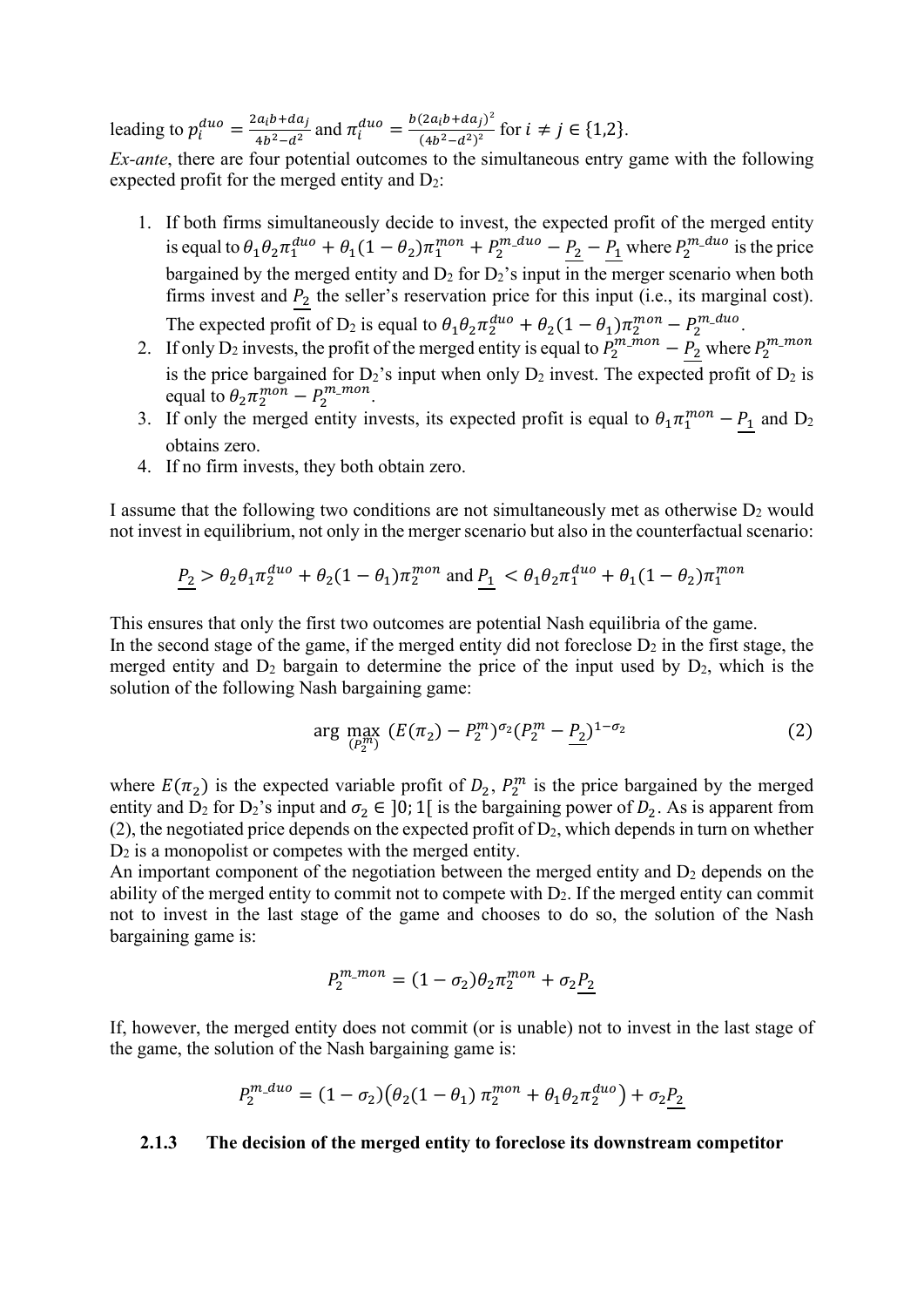In the first stage of the game, the merged entity decides to foreclose  $D_2$  if its expected profit is higher than absent foreclosure.

**Proposition 1** *The comparison between the expected profit of the merged entity with and without foreclosure shows that:* 

- *A higher probability of success of the merged entity increases the incentive to foreclose as its positive impact on the expected profit of the merged entity is larger when D<sup>2</sup> is foreclosed than when it is not.*
- *If the merged entity does not commit not to enter, a higher probability of success of D<sup>2</sup> has an ambiguous effect on the incentive to foreclose. On the one hand, a higher value of*  $\theta$ <sub>2</sub> *makes it more likely that the merged entity will compete with*  $D_2$  *downstream instead of being a monopolist, which decreases its expected profit. On the other hand, it allows the merged entity to negotiate a higher price for the input purchased by D2.*
- *If the merged entity commits not to enter, a higher probability of success of D2 decreases the incentive to foreclose as it leads to a higher profit without foreclosure for the merged entity, which is able to negotiate a higher input price with D2.*
- *A higher bargaining power of D<sup>2</sup> increases the incentive to foreclose, as it allows D<sup>2</sup> to negotiate a lower input price in the absence of foreclosure, independently of whether the merged entity commits not to enter downstream.*

**Proof.** See Appendix.

In Table I, I summarize the effect of the parameters discussed above on the incentive of the merged entity to foreclose  $D_2$ .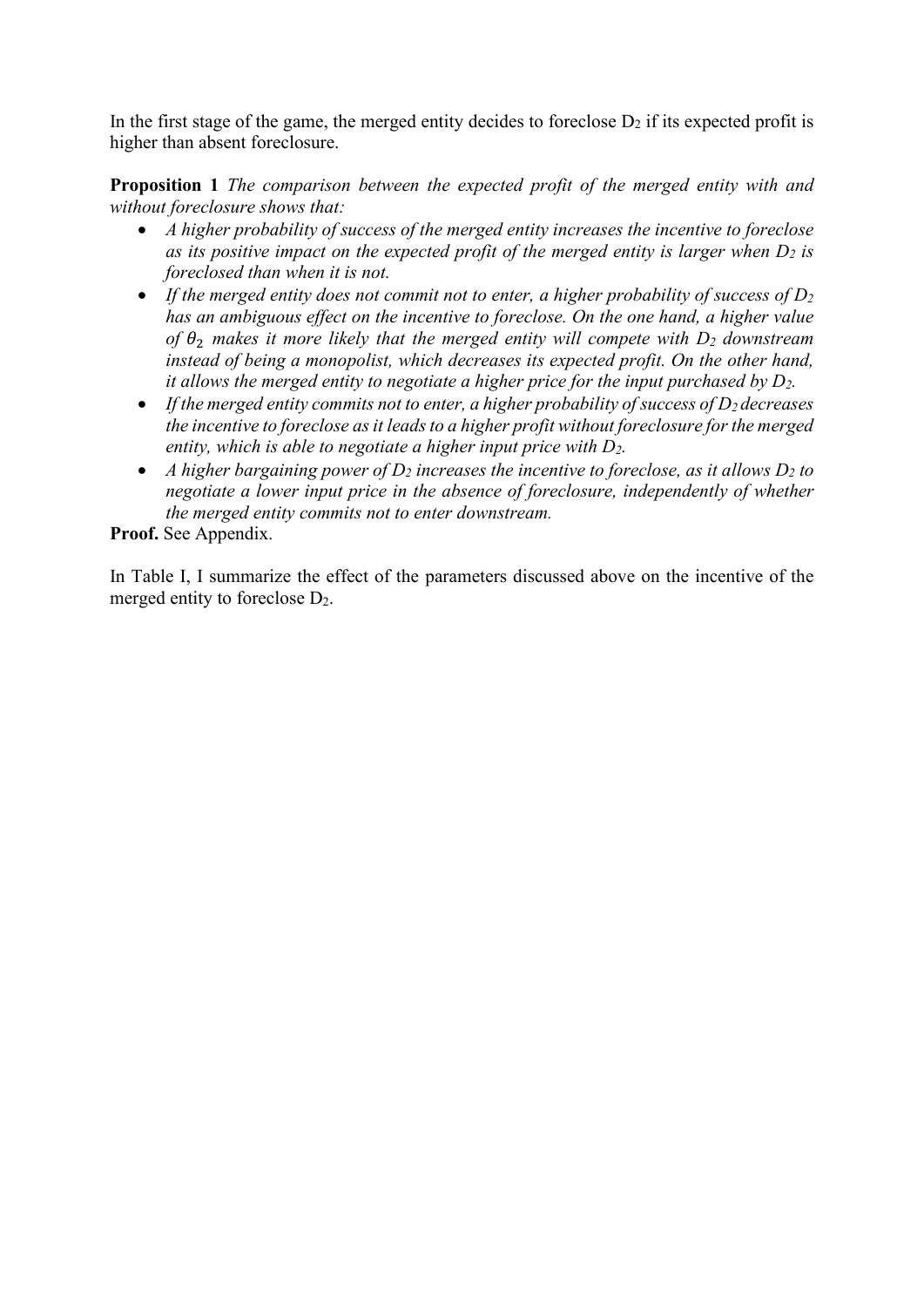#### **Table I.** Relevant parameters for the assessment of the incentive to foreclose and direction of effect on the merged entity's incentive to foreclose

| Parameter                                                                                                                | Direction of effect on the<br>merged entity's incentive to<br>foreclose |
|--------------------------------------------------------------------------------------------------------------------------|-------------------------------------------------------------------------|
| Probability of success of D2 (without<br>commitment by the merged entity not<br>to invest in the absence of foreclosure) | Ambiguous                                                               |
| Probability of success of D2 (with<br>commitment by the merged entity not<br>to invest in the absence of foreclosure)    |                                                                         |
| Probability of success of the merged<br>entity                                                                           | $^{+}$                                                                  |
| Bargaining power of the merged entity                                                                                    |                                                                         |

#### **2.2. Counterfactual scenario**

In the counterfactual scenario, both  $D_1$  and  $D_2$  purchase the input from U. In line with the literature on private contracts, I consider that U negotiates with both  $D_1$  and  $D_2$  as it cannot credibly commit to supply only one downstream firm.<sup>[10](#page-6-0)</sup>

#### **2.2.1. The three stages of the game**

In the last stage of the game, the expected profit of  $D_1$  and  $D_2$  depends on their investment decision:

- 1. If both firms simultaneously invest, the expected profit of D<sub>1</sub> is equal to  $\theta_1 \theta_2 \pi_1^{duo}$  +  $\theta_1(1-\theta_2)\pi_1^{mon}-P_1^{c\_duo}$  and the expected profit of D<sub>2</sub> is equal to  $\theta_1\theta_2\pi_2^{duo}+\theta_2(1-\theta_1)$  $\theta_1$ ) $\pi_2^{mon}$  –  $P_2^{c\_duo}$ , with  $P_1^{c\_duo}$  and  $P_2^{c\_duo}$  the prices bargained respectively for D<sub>1</sub> and  $D_2$ 's inputs in the counterfactual scenario when both firms invest.
- 2. If only  $D_i$  ( $i = 1,2$ ) invests, its expected profit is equal to  $\theta_i \pi_i^{mon} P_i^{m\_mon}$ , with  $P_i^{m\_mon}$  the price bargained for D<sub>i</sub>'s input when only one firm invests, and the other downstream firm obtains zero.
- 3. If no firm invests, they both obtain zero.

As in the merger scenario, only the first two outcomes may arise as Nash equilibria given the conditions imposed on  $P_1$  and  $P_2$ , in order to avoid a situation in which  $D_2$  would not invest in the absence of foreclosure:

• Both  $D_1$  and  $D_2$  purchase the input and invest: in this case, foreclosure unambiguously harms consumers as it deprives them from the opportunity of benefiting from  $D_2$ 's innovation in addition to  $D_1$ 's innovation.<sup>[11](#page-6-1)</sup>

<span id="page-6-0"></span><sup>10</sup> *See* Rey and Tirole (2007).

<span id="page-6-1"></span><sup>&</sup>lt;sup>11</sup> To show this, let us define CS<sub>1</sub> as the consumer surplus when only  $D_1$ 's innovation is available, CS<sub>2</sub> as the consumer surplus when only  $D_2$ 's innovation is available and  $CS_{12}$  as the consumer surplus when both innovations are available. The expected consumer surplus in the merger scenario when  $D_2$  is foreclosed is equal  $\theta_1 CS_1$  and the expected consumer surplus in the counterfactual scenario when both firms invest is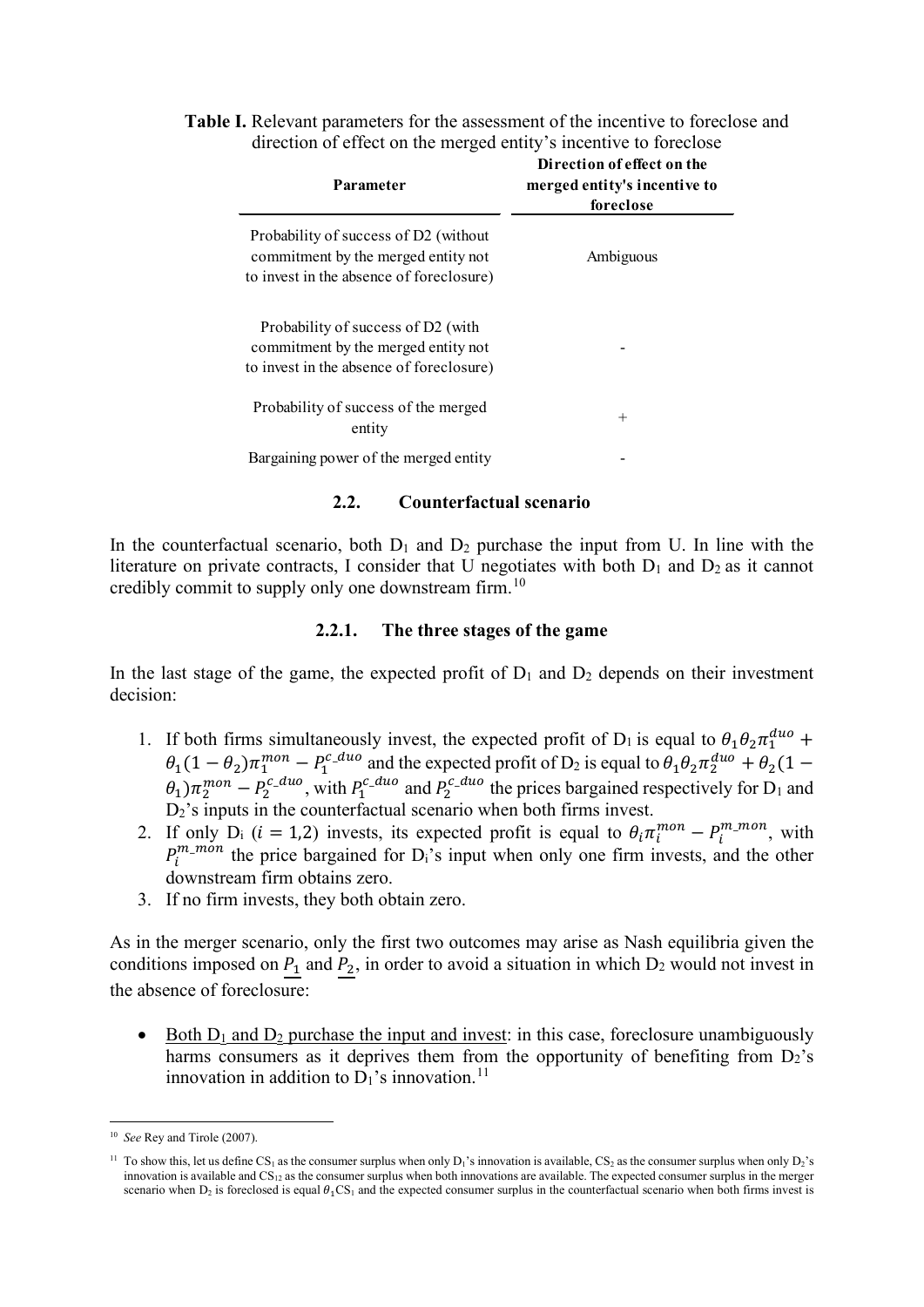• Only  $D_2$  purchases the input ("outcome A"): this outcome is particularly interesting as it involves a comparison between potential innovation by  $D_2$  (in the counterfactual scenario) and potential innovation by  $D_1$  (in the merger scenario). In this case, the effect of foreclosure on consumers is not straightforward and requires a comparison between the expected consumer surplus in both scenarios.

In the second stage of the game of the counterfactual scenario, the negotiated price  $P_i^c$  is the solution of:

$$
\arg\max_{\left(P_i^c\right)}\left(E(\pi_i)-P_i^c\right)^{\sigma_i}\left(P_i^c-P_i\right)^{1-\sigma_i}\text{ with }i=1,2
$$

Finally, in the first stage of the game, U negotiates with both  $D_1$  and  $D_2$  as explained at the beginning of this section.

#### **2.2.2. Conditions under which only D<sup>2</sup> invests**

For foreclosure to potentially benefit consumers, it must be the case that only  $D_2$  invests (outcome A). This is the case if  $D_1$  would make a loss if  $D_2$  invests, or in other words that:

$$
\theta_1 \theta_2 \pi_1^{duo} + \theta_1 (1 - \theta_2) \pi_1^{mon} - P_1^{c\_duo} < 0 \tag{3}
$$

and if investing is a dominant strategy for  $D_2$ , that is if:

$$
min(\theta_2 \pi_2^{mon} - P_2^{c\_mon}; \theta_1 \theta_2 \pi_2^{duo} + \theta_2 (1 - \theta_1) \pi_2^{mon} - P_2^{c\_duo}) > 0
$$
 (4)

**Lemma 1**  $D_2$  is the only firm to invest if  $\theta_1\theta_2\pi_1^{duo} + \theta_1(1-\theta_2)\pi_1^{mon} < \underline{P_1}$  and  $\theta_1\theta_2\pi_2^{duo}$  +  $\theta_2(1-\theta_1)\pi_2^{mon} > P_2.$ **Proof.** See Appendix.

#### **2.3. Expected consumer surplus in both scenarios**

If foreclosure arises in the merger scenario, the expected consumer surplus is equal to  $E(CS^{m}) = \theta_1(U(q_1^{mon}) - \pi_1^{mon}) = \theta_1 \frac{\alpha_1^2}{8\beta}.$ In the counterfactual scenario, if only  $D_2$  invests, the expected consumer surplus is equal to  $E(CS^{c}) = \theta_2(U(q_2^{mon}) - \pi_2^{mon}) = \theta_2 \frac{\alpha_2^2}{8\beta}.$ 

**Proposition 2** *The comparison between the excepted consumer surplus in both scenarios*  depends on only four parameters. Foreclosure increases consumer surplus if  $\theta_1 \alpha_1^2 > \theta_2 \alpha_2^2$ . **Proof.** Straightforward comparison of  $E(CS^m)$  and  $E(CS^c)$ .

In Figure 1, I present the combinations of parameters leading to a higher expected consumer surplus in the merger scenario with foreclosure than in the counterfactual scenario when only  $D_2$  invests. It appears that, even if the probability of success (resp. the valuation of the potential

equal to  $\theta_1\theta_2CS_{12} + \theta_1(1-\theta_2)CS_1+(1-\theta_1)\theta_2CS_2$ . A sufficient but not necessary condition for consumer surplus to be higher in the counterfactual scenario than in the merger scenario is that  $CS_{12} > CS_1$ , which is a very mild assumption.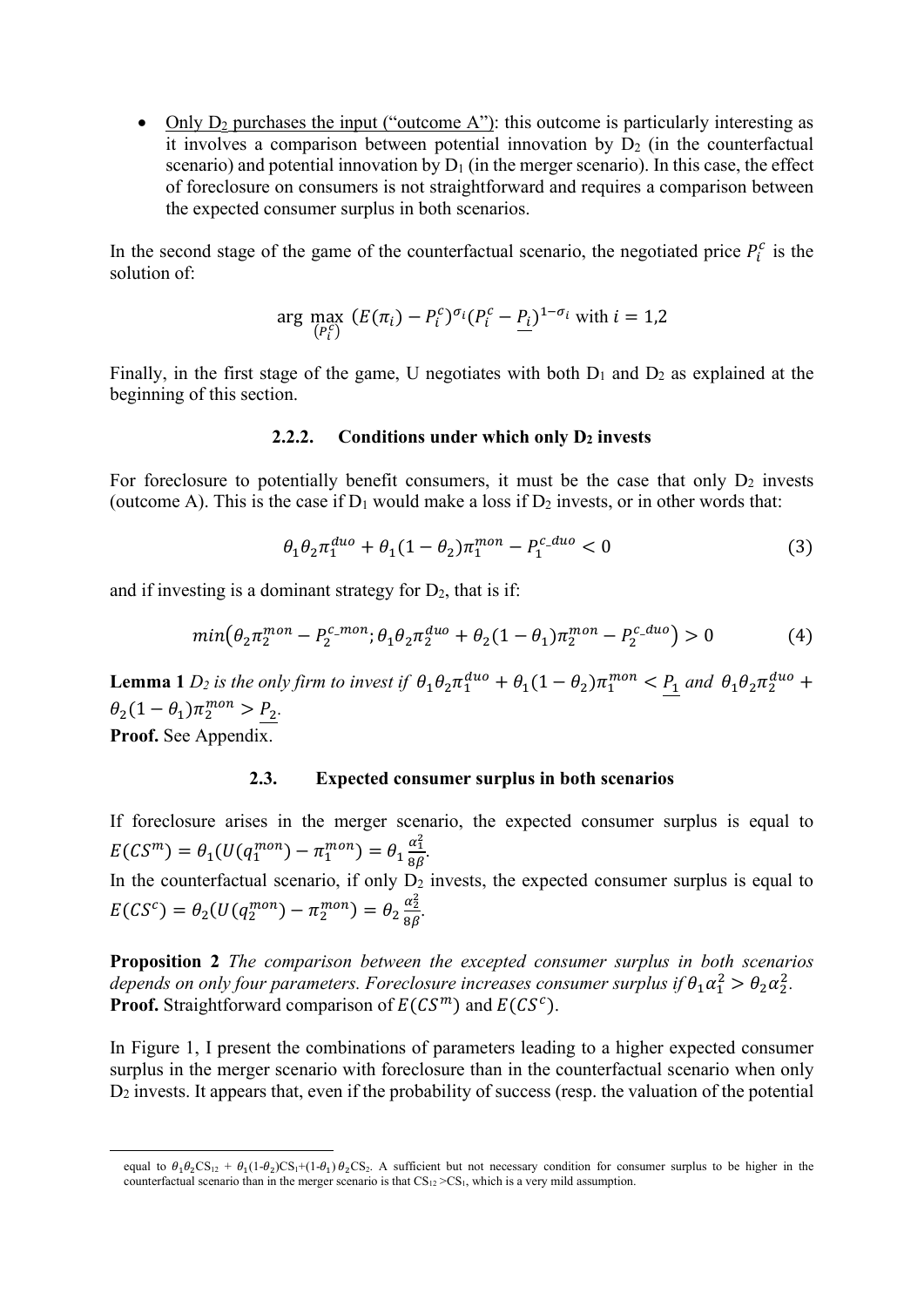innovation) of the merged entity is low, foreclosure may still be optimal for consumers if the valuation of its innovation by consumers (resp. its probability of success) is high.





Note: the valuation of  $D_2$ 's innovation is set at 30 and the probability of success of  $D_2$  is set at 50 %.

It may seem at first sight that the conditions under which foreclosure benefits consumers are inconsistent with the conditions that lead to  $D_2$  being the only firm to invest (outcome A) in the counterfactual scenario, which is a pre-requisite for foreclosure to increase consumer surplus. It is, however, important to note that the likelihood that  $D_2$  is the only firm to invest in the counterfactual scenario does not only depend on the probability of success or on consumers' valuations but also on the closeness of competition between the two innovations and the reservation prices of U for the two inputs. For instance, a higher value of  $P_1$  increases the likelihood that the investment is unprofitable for  $D_1$  in the counterfactual scenario. It does not, however, affect the comparison between the expected consumer surplus in the merger scenario with foreclosure and in the counterfactual scenario when  $D_2$  is the only firm to invest. Therefore, this increases the likelihood that  $D_1$  would not invest in the counterfactual scenario while leaving unchanged the likelihood that foreclosures increases consumer surplus.

In order to show that all conditions leading to an increase in expected consumer surplus may simultaneously be met, I consider a numerical example with the following parameter values:  $\alpha_1 = 2, \ \alpha_2 = 3, \ \beta = 0.5, \ \gamma = 0.2, \ \theta_1 = 0.8, \ \theta_2 = 0.2 \text{ and } \sigma_2 = 0.7. \text{ All conditions are}$ satisfied if  $P_2 < 0.8$  and  $P_1 > 0.2$ .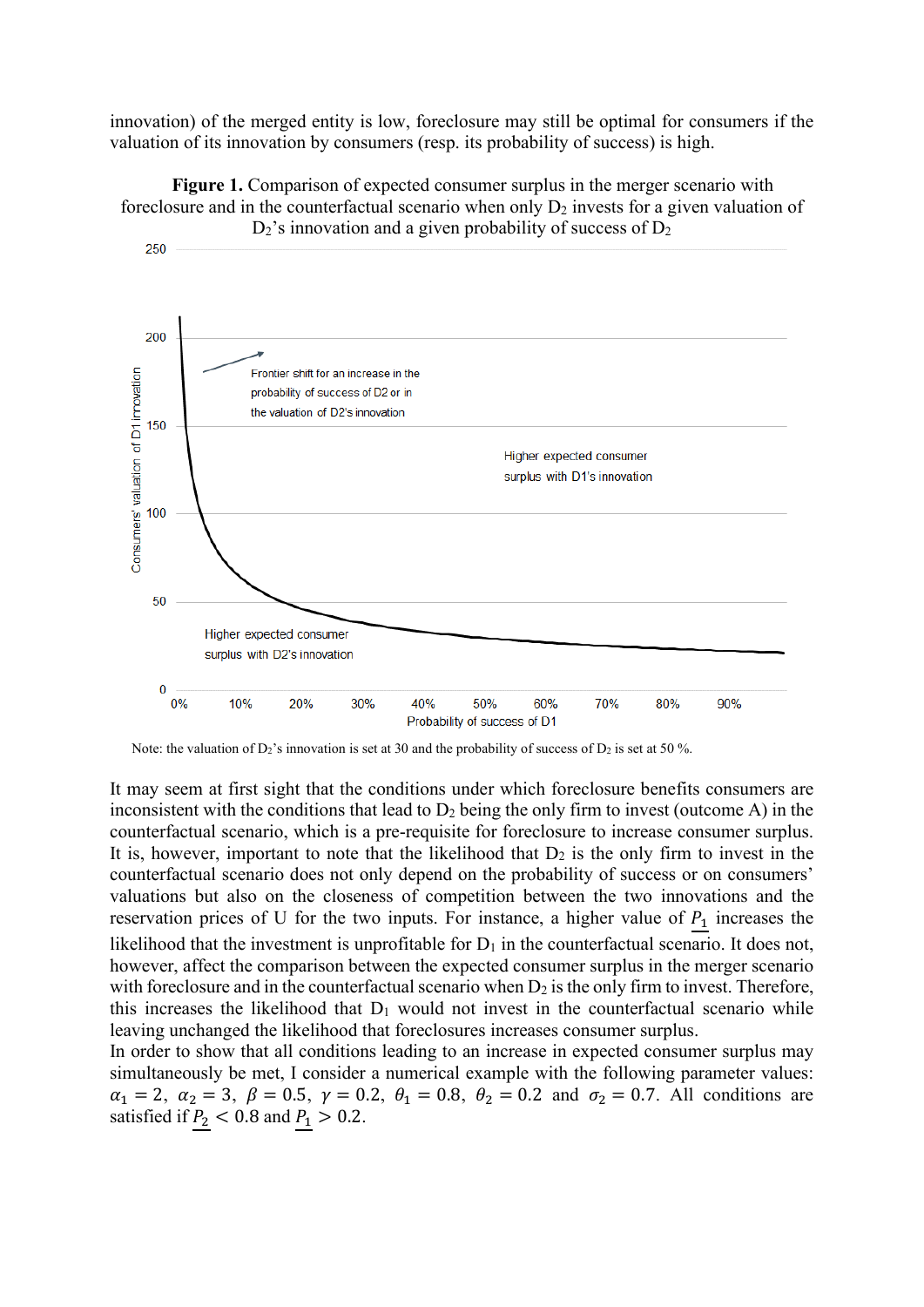### **3. Conclusion**

This paper highlights the complexity of the assessment of the effect of foreclosure on innovation and ultimately consumers in the context of a non-horizontal merger. I show that, in the case of firms competing to enter in a new market through innovation, foreclosure may actually be decisive in providing an incentive to the merged entity to invest *ex-ante*. In this context, foreclosure may increase the expected consumer surplus compared to a situation in which competitors would not be foreclosed. This is in particular likely if the merged entity faces aggressive competitors. In this case, the investment of the merged entity may be unprofitable in the absence of foreclosure and discourage innovation. The main conclusion of this paper is that foreclosure may, under certain conditions, increase consumer surplus by allowing consumers to potentially have access to an innovation that they would not have access to absent foreclosure. From a policy perspective, it challenges the established view that foreclosure harms consumers and suggests that competition authorities should adopt a cautious approach regarding the assessment of the effects of foreclosure on innovation.

# **Appendix**

#### Proof of Proposition 1

In the absence of foreclosure:

- If the merged entity commits not to enter the downstream market, its expected profit is equal to  $P_2^{m\_mon} - P_2$ .
- If it does not (or cannot) commit not to enter the downstream market, its expected profit is equal to  $\theta_1 \theta_2 \pi_1^{duo} + \theta_1 (1 - \theta_2) \pi_1^{mon} + P_2^{m\_duo} - P_2 - P_1$ .

Therefore, the merged entity does not commit not to enter in the downstream market if:

$$
\theta_1 \theta_2 \pi_1^{duo} + \theta_1 (1 - \theta_2) \pi_1^{mon} + P_2^{m_duo} - P_2 - P_1 > P_2^{m_mon} - P_2
$$

and commits not to enter otherwise, to the extent that it is possible. As a result, in the first stage of the game, the merged entity decides to foreclose  $D_2$  if:

 $\theta_1 \pi_1^{mon} - \underline{P_1} > max \left\{ \theta_1 \theta_2 \pi_1^{duo} + \theta_1 (1-\theta_2) \pi_1^{mon} + P_2^{m\_duo} - \underline{P_2} - \underline{P_1} ; P_2^{m\_mon} - \underline{P_2} \right\}$ if it can commit not to enter and if

 $\theta_1 \pi_1^{mon} - \underline{P_1} > \theta_1 \theta_2 \pi_1^{duo} + \theta_1 (1 - \theta_2) \pi_1^{mon} + P_2^{m_duo} - \underline{P_2} - \underline{P_1}$  if it cannot commit not to enter.

Let us define  $f_1 = \theta_1 \pi_1^{mon} - \underline{P_1} - (\theta_1 \theta_2 \pi_1^{duo} + \theta_1 (1 - \theta_2) \pi_1^{mon} + P_2^{m_d uo} - \underline{P_2} - \underline{P_1})$  and

 $f_2 = \theta_1 \pi_1^{mon} - \underline{P_1} - \left( P_2^{m\_mon} - \underline{P_2} \right)$ It is straightforward to conclude that:

- The incentive to foreclose of the merged entity increases with  $\theta_1$  since  $\frac{\partial f_1}{\partial \theta_1}$  =  $\theta_2 \left( \left( \pi_1^{mon} - \pi_1^{duo} \right) + (1 - \sigma_2) (\pi_2^{mon} - \pi_2^{duo}) \right) > 0$  and  $\frac{\partial f_2}{\partial \theta_1} = \pi_1^{mon} > 0$ .  $\partial \theta_1$
- If the merged entity does not commit not to enter, an increase in  $\theta_2$  has an ambiguous effect on the incentive to foreclose since  $\frac{\partial f_1}{\partial \theta_2} = \theta_1 (\pi_1^{mon} - \pi_1^{duo}) - (1 - \sigma_2)((1 - \sigma_1)$  $\theta_1$ )  $\pi_2^{mon} + \theta_1 \pi_2^{duo}$ ).
- If the merged entity commits not to enter, the incentive to foreclose unambiguously decreases with  $\theta_2$  since  $\frac{\partial f_2}{\partial \theta_2} = -(1 - \sigma_2) \pi_2^{mon} < 0$ .